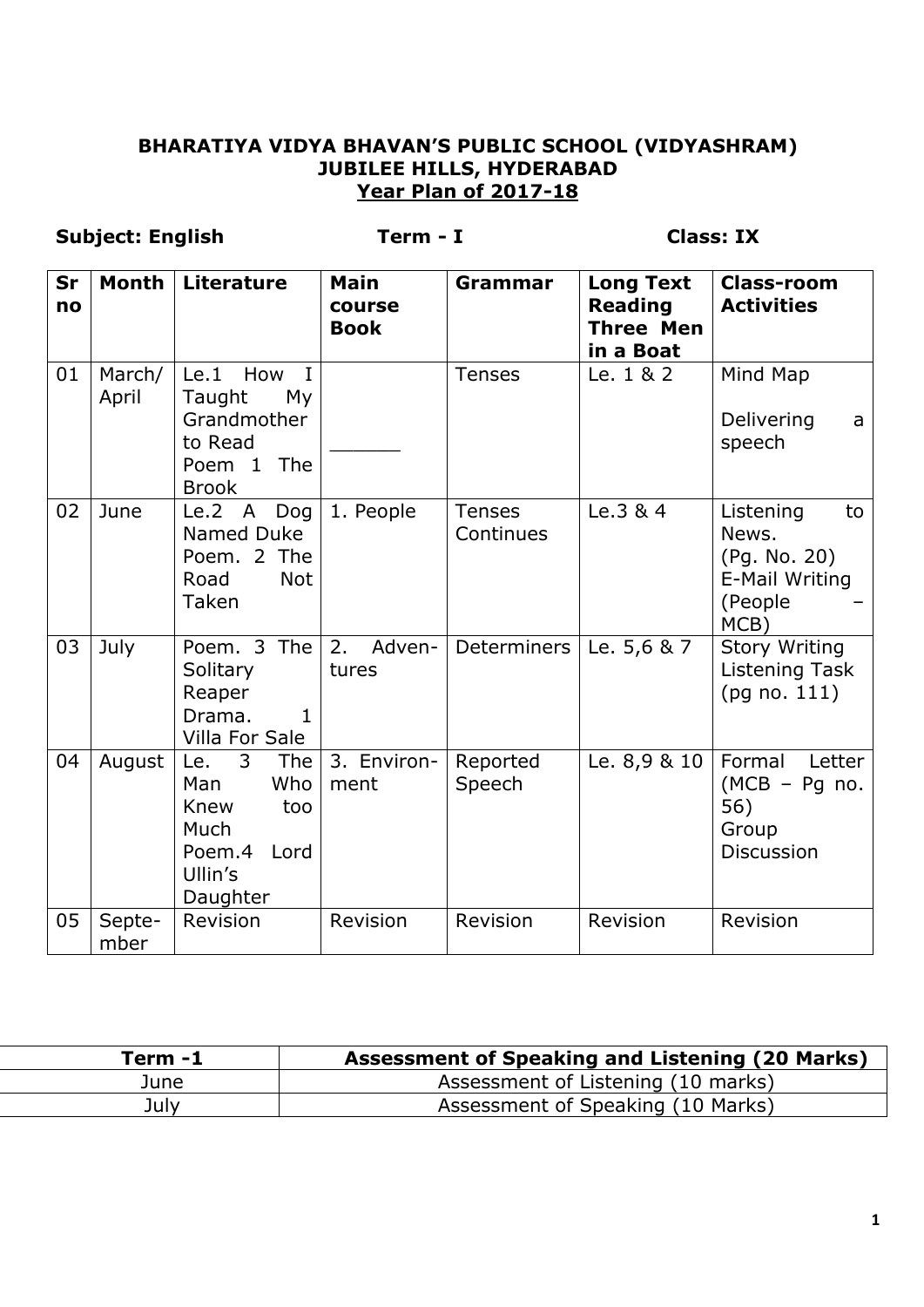| rm |  |
|----|--|
|----|--|

| <b>Sr</b><br><b>No</b> | <b>Month</b>        | <b>Literature</b>                                                                               | <b>Main</b><br>course<br><b>Book</b>                                         | Grammar                           | <b>Long Text</b><br><b>Reading</b><br><b>Three Men</b><br>in a Boat | <b>Class-room</b><br><b>Activities</b>                                |
|------------------------|---------------------|-------------------------------------------------------------------------------------------------|------------------------------------------------------------------------------|-----------------------------------|---------------------------------------------------------------------|-----------------------------------------------------------------------|
| 06                     | October             | Le. 4 Keeping<br>it<br>From<br>Harold<br>Poem.<br>5 The Seven<br>Ages                           | 4. Mystery<br>5.<br><b>The</b><br><b>Class</b><br>IX<br>Video/Radi<br>o Show | Conjunction<br>S                  | Le. 11, 12 &<br>13                                                  | <b>Script Writing</b><br>Listening Task<br>Pg. no. 42                 |
| 07                     | <b>Novem</b><br>ber | 6<br>Poem.<br>Song of the<br>Rain<br>Drama-2 The<br>Bishop's<br>Candlesticks                    | 6.<br>Children                                                               | Active<br>and<br>Passive<br>Voice | Le. $14,15 \&$<br>16                                                | Article Writing<br>(MCB)<br>Group<br><b>Discussion</b><br>(Values)    |
| 08                     | Decem<br>ber        | Le. $5$<br><b>Best</b><br>Seller<br>Poem. 7 Oh,<br>Wish<br>I'd<br>L<br>Looked After<br>Me Teeth | 7.<br>Sports<br>And<br>Games                                                 | Prepositions                      | Le. $17,18$ &<br>19                                                 | of<br>Bio-data<br>Koneru<br>Humpy<br>(MCB)<br>Listening task<br>(MCB) |
| 09                     | January             | Pre-Board -1                                                                                    | Pre-<br>Board-1                                                              | Pre-Board-1                       | Pre-Board-1                                                         | Pre-Board-1                                                           |
| 10                     | Februar             | Pre-Board-2                                                                                     | Pre-<br>Board-2                                                              | Pre-Board-2                       | Pre-Board-2                                                         | Pre-Board-2                                                           |
| 11                     | March               | <b>Board Exam</b>                                                                               | <b>Board</b><br>Exam                                                         | Board Exam                        | Board Exam                                                          | Board Exam                                                            |

| Term -1  | Assessment of Speaking and Listening (20 Marks) |
|----------|-------------------------------------------------|
| October  | Assessment of Listening (10 marks)              |
| November | Assessment of Speaking (10 Marks)               |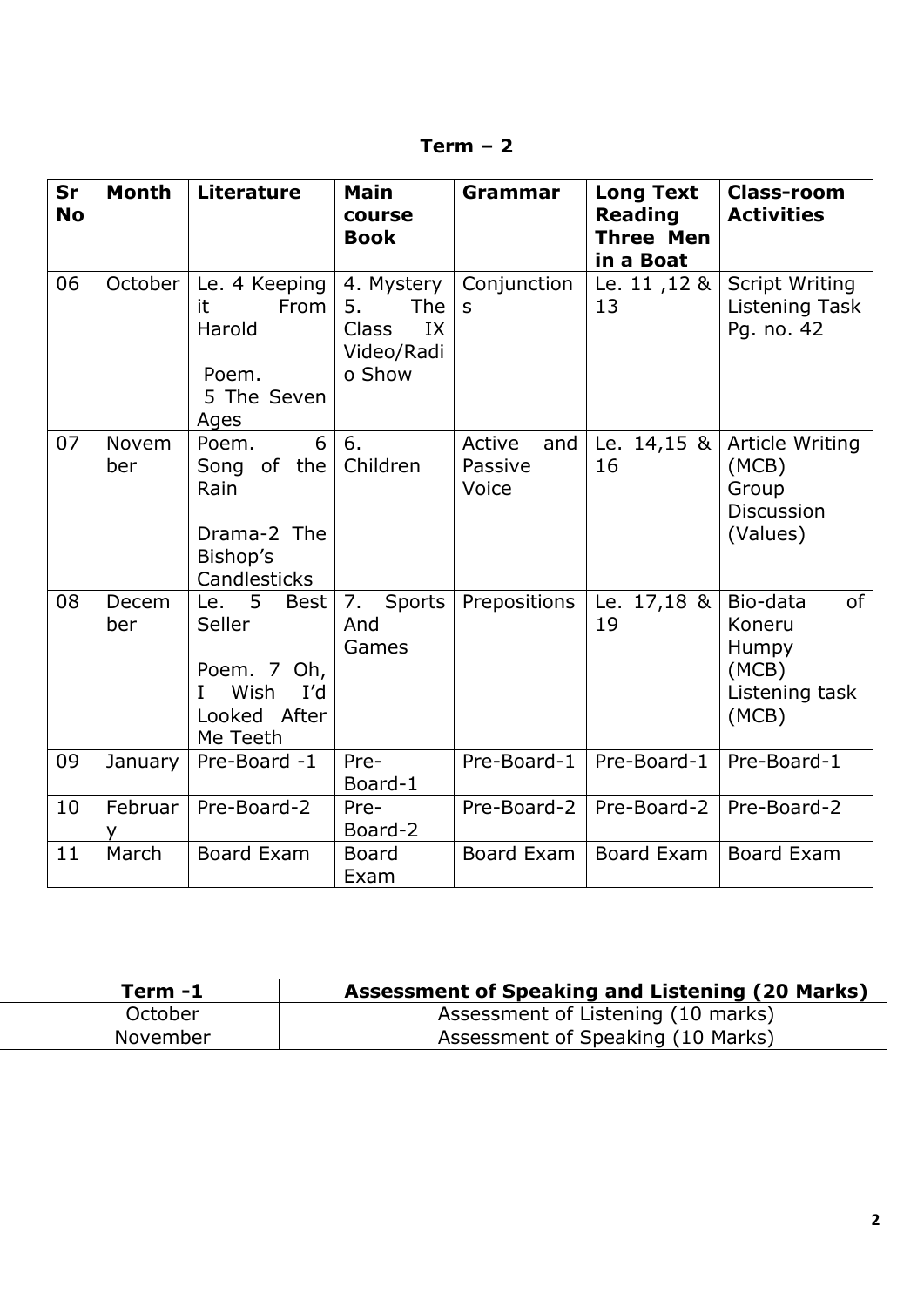# **Syllabus for Term –I Assessment 2017 -18**

| <b>Type of</b><br><b>Assessment</b> | <b>Syllabus</b>                                                                                                     |
|-------------------------------------|---------------------------------------------------------------------------------------------------------------------|
| <b>Periodic Test -1</b>             | 1. Le. How I Taught My Grandmother To Read<br>2. Poem The Brook<br>3. Tenses<br>4. Three Men in a Boat Chapters 1-5 |
| <b>Periodic Test-2</b>              | 1. Le A Dog Named Duke<br>2. Poem The Road Not Taken<br>3. Reported Speech<br>4. Three Men in a Boat Chapters 6-10  |

## **SYLLABUS FOR HALF YEARLY EXAMINATION - 2017-18.**

| I. Literature                  | Main<br><b>Course</b>    | <b>Writing Skill:</b>        |
|--------------------------------|--------------------------|------------------------------|
|                                | <b>Book</b>              | 1. Story Writing             |
| Lessons                        |                          | 2. Article writing           |
|                                | 1. People                | 3. Diary Entry               |
| 1. How I Taught My             | 2. Adventure             | 4. Letter Writing (Formal &  |
| Grandmother to Read            | 3. Environment           | informal)                    |
| 2. A Dog Named Duke            |                          |                              |
|                                | <u>III. Three Men in</u> | Grammar                      |
|                                | a Boat                   | 1. Reported speech           |
| <b>Poems</b>                   |                          | 2. Active and Passive Voice  |
| 1. The Brook                   | Chapters 1 to 10         | 3. Determiners               |
| 2. The Road Not Taken          |                          | 4. Rearranging jumbled words |
| 3. Lord Ullin's Daughter       |                          | and phrases                  |
|                                |                          | 5. Conjunctions and          |
| <b>Drama 1. Villa For Sale</b> |                          | Prepositions                 |
|                                |                          | <b>Tenses</b>                |
|                                |                          | <b>Reading Skill:</b>        |
|                                |                          | <b>Unseen Comprehension</b>  |
|                                |                          | Passages/Poems               |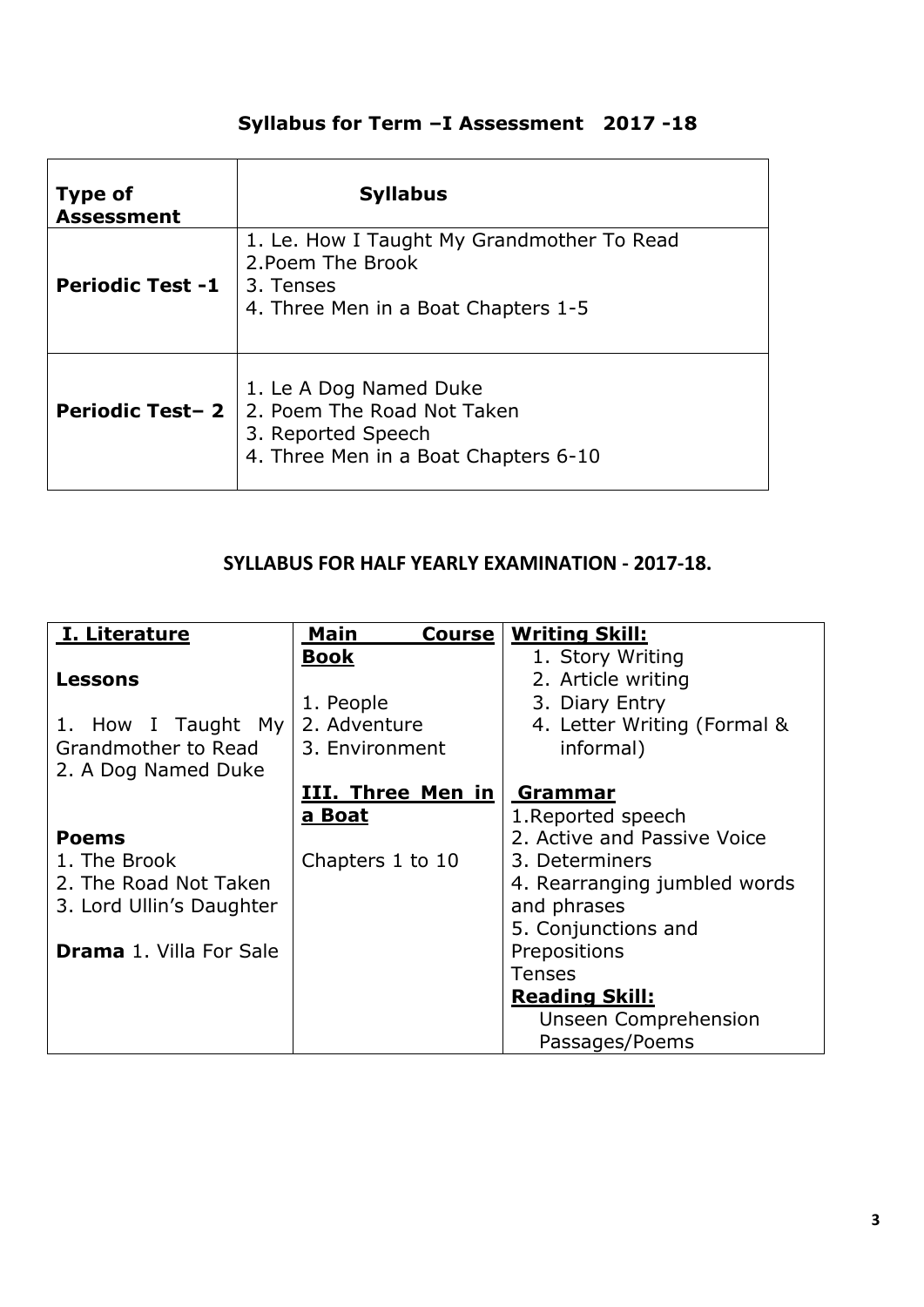| <b>Type of</b><br><b>Assessment</b> | <b>Syllabus</b>                                                                                                                                                                                                                                                                                                                                                                                                                                                                                                                                                                                                                                                                                                                                                                                                                                                              |  |  |
|-------------------------------------|------------------------------------------------------------------------------------------------------------------------------------------------------------------------------------------------------------------------------------------------------------------------------------------------------------------------------------------------------------------------------------------------------------------------------------------------------------------------------------------------------------------------------------------------------------------------------------------------------------------------------------------------------------------------------------------------------------------------------------------------------------------------------------------------------------------------------------------------------------------------------|--|--|
| <b>Periodic</b><br>$Test - 3$       | 1. The Man Who Knew Too Much<br>2. Poem The Seven Ages<br>3. Prepositions and Conjunctions<br>4. Three Men In a Boat Chapters 11-15                                                                                                                                                                                                                                                                                                                                                                                                                                                                                                                                                                                                                                                                                                                                          |  |  |
| <b>Pre-final</b>                    | <u>I. Literature</u><br><b>Fiction</b><br><b>Poems</b><br><b>Examination</b>   Le 1 The Men who Knew Too<br>1. The Seven Ages<br>Much<br>Le 2 Keeping it From Harold<br>2. Oh, I Wish I'd Looked<br>After Me Teeth<br>Le 3 The Best Seller<br>3. Song of the Rain<br><b>Dramas: 1. The Bishop's Candlesticks</b><br><u>II. Main Course Book</u><br><b>III. Three Men in a Boat</b><br>Chapters: 11 to 19<br>1. Mystery<br>2. Children<br>3. Sports and Games<br><b>Writing Skill</b><br><u>Grammar</u><br>Reported Speech<br>1. Story Writing<br><b>Active and Passive Voice</b><br>2. Article writing<br>3. Diary Entry<br>Determiners<br>4. Letter Writing<br>Rearranging jumbled words and<br>Phrases<br>Conjunctions and Prepositions<br><b>Tenses</b><br>Reading Skill: Unseen Passages<br>Note: Syllabus of Term-1 is included in the Pre-final<br><b>Examination.</b> |  |  |